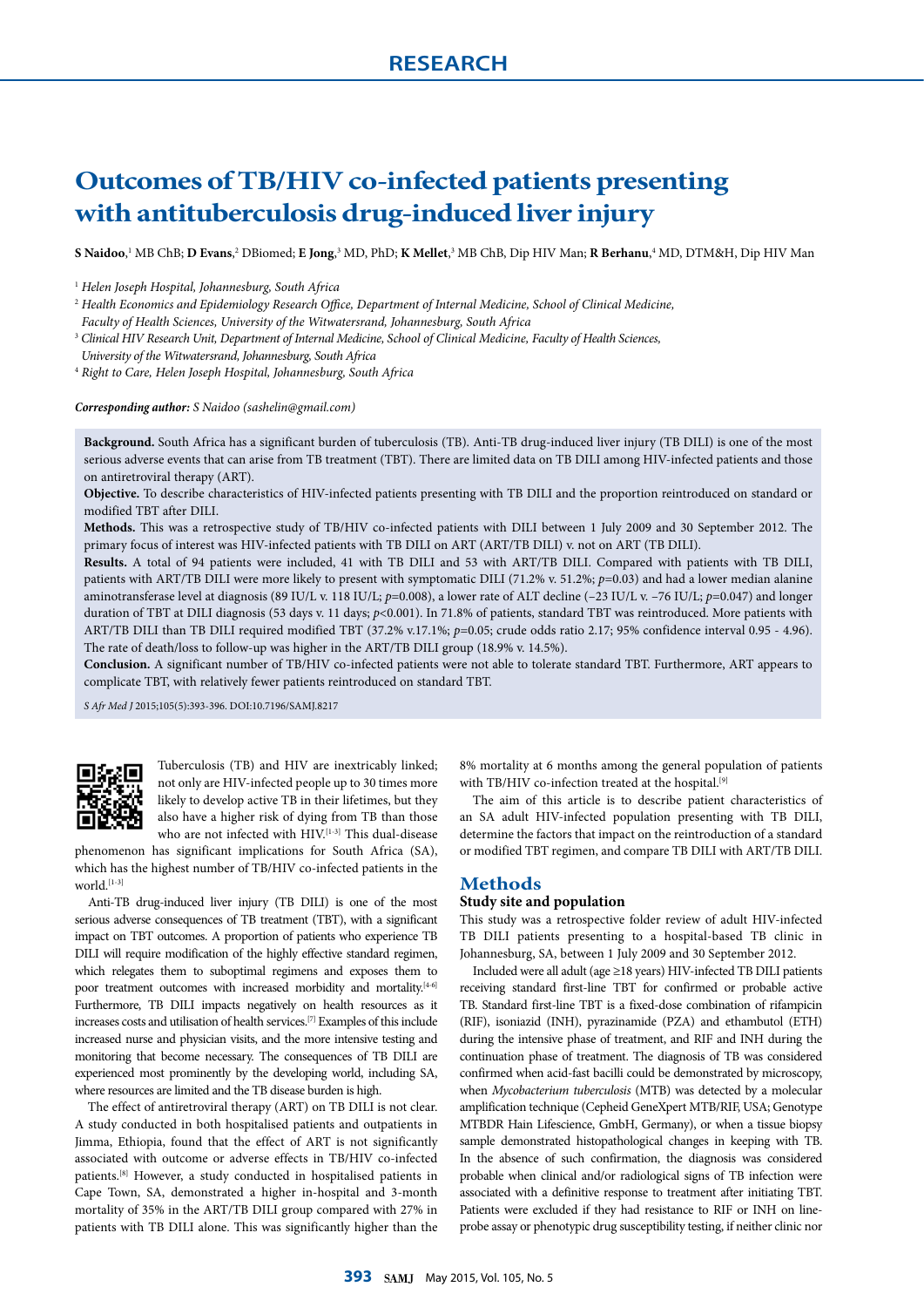hospital medical files were available for review, or if they presented at the TB clinic outside the study period.

A diagnosis of TB DILI was defined as: (*i*) alanine aminotransferase (ALT) level more than three times the upper limit of normal (ULN), associated with symptoms of acute hepatic injury (abdominal pain, nausea, vomiting, anorexia or jaundice); (*ii*) ALT level more than five times the ULN in the absence of any symptoms; or (*iii*) total bilirubin (TBR) more than two times the ULN. The ULN for ALT and TBR as per the SA National Health Laboratory Service reference range was 40 IU/L and 21 IU/L, respectively.

## **Study procedure**

Information obtained from the patients' medical records included date of birth, gender, site of TB, basis of diagnosis, phase of treatment, symptoms, comorbid conditions, hepatotoxin ingestion (including prescription medication, traditional or herbal remedies, and alcohol), HIV status, CD4 count, ART details, serial liver function tests (LFTs), viral hepatitis studies, abdominal ultrasound findings and TB drug reintroduction details.

Pattern of liver injury was based on the predominant pattern of liver enzyme elevation. An LFT that demonstrated a predominant elevation of TBR (v. ALT) was considered cholestatic, primarily elevated ALT (v. TBR) was considered transaminitis, and nondiscernible cases were considered mixed.

#### **Study definitions**

The exposure was defined as HIV-infected patients on ART presenting with TB DILI (ART/TB DILI) v. not on ART (TB DILI).

The main outcome of the study was the proportion of patients reintroduced to a standard or modified treatment regimen after a DILI diagnosis. A standard treatment regimen was defined as the successful reintroduction of a regimen containing RIF and INH, whereas a modified treatment regimen was defined as a case where worsening clinical or biochemical parameters precluded the reintroduction of both RIF and INH. Secondary outcomes included retention in care and rate of decline in LFT (TBR, ALT, gamma-glutamyl transferase, albumin) after TB DILI diagnosis. Loss to follow-up was defined as more than 180 days since the last clinic visit.

### **Statistical analysis**

Patient demographics and clinical characteristics of the cohort were summarised using descriptive statistics. Groups (TB DILI v. ART/ TB DILI) were compared using Student's *t*-test for parametric or normally distributed data, the Kruskal-Wallis test for non-parametric

data or data that are not normally distributed for continuous variables, and the  $\chi^2$  test for proportions. The association between potential risk factors and reintroduction on a modified treatment regimen was performed using logistic regression to estimate the odds ratio (OR) with 95% confidence intervals (CIs). Data were collected and imported into SAS version 9.3 (SAS Institute Inc., USA) for analysis.

#### **Ethics**

The study was approved by the Human Research Ethics Committee of the University of the Witwatersrand, Johannesburg (Certificate number: M120750).

## **Results**

A total of 94 patients with TB DILI were identified from TB clinic records. Table 1 shows the baseline characteristics of the study

|                                                                                    | All                   | <b>TB DILI</b>        | <b>ART/TB-DILI</b>  |
|------------------------------------------------------------------------------------|-----------------------|-----------------------|---------------------|
|                                                                                    | $(N=94)$              | $(n=41)$              | $(n=53)$            |
| Age (years), median (IQR)                                                          | $40(33.7 - 44.9)$     | $39(32.9 - 44.7)$     | 39 (34.5 - 44.7)    |
| Gender male, n (%)                                                                 | 45 (47.9)             | 20(48.8)              | 25 (47.2)           |
| Site of TB, $n$ $(\%)$                                                             |                       |                       |                     |
| Pulmonary                                                                          | 18 (19.1)             | 6(14.6)               | 12(22.6)            |
| Extrapulmonary                                                                     | 76 (80.9)             | 35(85.4)              | 41 (77.4)           |
| CD4 (cells/µL), median (IQR)                                                       | $77(31 - 160)$        | 79 (35 - 107)         | $76(31 - 187)$      |
| $<50, n$ (%)                                                                       | 38 (40.4)             | 16(39.0)              | 22(41.5)            |
| 51 - 100, $n$ (%)                                                                  | 22(23.4)              | 13(31.7)              | 9(17.0)             |
| 101 - 250, $n$ (%)                                                                 | 24(25.5)              | 10(24.4)              | 14(26.4)            |
| $>250, n$ (%)                                                                      | 10(10.6)              | 2(4.9)                | 8(15.1)             |
| Phase of TBT at DILI<br>diagnosis, $n$ $(\%)$                                      |                       |                       |                     |
| Intensive phase                                                                    | 83 (88.3)             | 40 (97.6)             | 43 (81.1)           |
| Continuation phase                                                                 | 8(8.5)                | 1(2.4)                | 7(13.2)             |
| Unknown                                                                            | 3(3.2)                | 0(0)                  | 3(5.7)              |
| Symptomatic DILI, $n$ (%)                                                          | 59 (62.8)             | 21(51.2)              | 38 (71.2)           |
| Duration of TBT at DILI<br>diagnosis (days), median (IQR)                          | $31.0 (8.0 - 62.0)$   | $11.0(4.5 - 30.5)$    | 53.0 (28.0 - 70.0)  |
| Duration between stopping<br>TBT and starting re-challenge<br>(days), median (IQR) | $2.0$ $(0.0 - 7.0)$   | $1.0 (0.0 - 3.0)$     | $5.0(0.0 - 7.0)$    |
| Pattern of liver injury, $n$ (%)                                                   |                       |                       |                     |
| Cholestatic                                                                        | 39 (41.5)             | 17(41.5)              | 22 (41.5)           |
| Transaminitis                                                                      | 18(19.1)              | 7(17.0)               | 11(20.8)            |
| Mixed                                                                              | 37 (39.4)             | 17(41.5)              | 20 (37.7)           |
| Duration of ART at DILI<br>diagnosis (days), median (IQR)                          | $33.0(20.0 - 81.0)$   | $31.5(25.0 - 62.0)$   | 49.4 (27.5 - 245.5) |
| ART regimen, $n$ (%)                                                               |                       |                       |                     |
| NRTI/NNRTI-based<br>regimen                                                        | 47/53 (88.68)         |                       |                     |
| PI-containing regimen                                                              | 4/53(7.55)            |                       |                     |
| Unknown                                                                            | 2/53(3.77)            |                       |                     |
| TBR (IU/L), median (IQR)                                                           | $50.0(24.0 - 89.0)$   | $46.0(14.5 - 93.5)$   | 57.0 (26.0 - 84.0)  |
| ALT (IU/L), median (IQR)                                                           | $101.5(58.0 - 202.0)$ | $118.0(74.5 - 241.0)$ | 89 (55.0 - 202.0)   |
| Albumin (g/L), median (IQR)                                                        | $18.0(15.0 - 22.0)$   | $18.0(15.0 - 21.5)$   | $18.5(16.0 - 24.0)$ |
| New treatment regimen, $n$ (%)                                                     |                       |                       |                     |
| Standard                                                                           | 56/78 (71.8)          | 29/35 (82.9)          | 27/43 (62.8)        |
| Modified                                                                           | 22/78 (28.2)          | 6/35(17.1)            | 16/43 (37.2)        |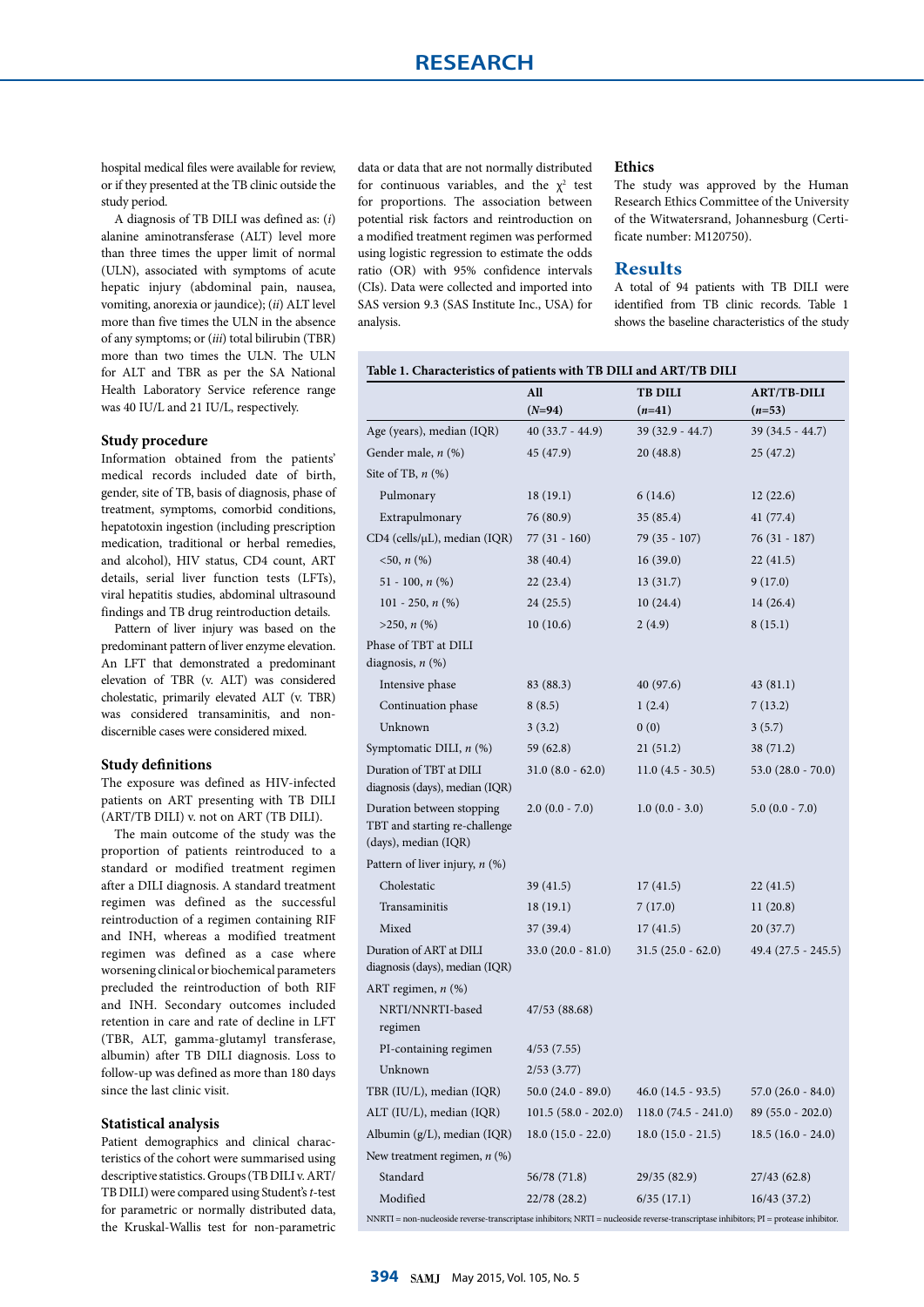population. The average patient age was 40 years (interquartile range (IQR) 33.7 - 44.9). The study included 45 males (47.9%) and 49 females (52.1%). Eighty-three cases of TB (88.3%) were considered to be confirmed diagnoses, and of these patients 80.9% had extrapulmonary TB. The median CD4 count at DILI diagnosis was 77 cells/µL (IQR 31 - 160).

In 83 cases (88.3%) patients presented with TB DILI while on the intensive phase of treatment. On average patients experienced symptoms for 6.5 days (IQR 3.0 - 10.0) before seeking medical attention. However, only 59 patients (62.8%) had symptoms of TB DILI. The most common symptoms were jaundice, vomiting, abdominal pain and anorexia. Abdominal ultrasound was performed on 76 patients (80.8%), of whom the majority had one or more features suggesting abdominal TB. Patients had received TB treatment for an average of 31.0 days (IQR 8.0 - 62.0) at the time of DILI diagnosis. The interval between stopping TBT and initiating a new treatment regimen was 2 days (IQR 0.0 - 7.0).

Exposure to various hepatotoxic drugs (excluding ART) and alcohol was found in 31 (40.8%) and 13 (18.8%) cases, respectively. None of the patients was serologically positive for hepatitis A virus, whereas 9 (12.3%) and 3 (4.1%) tested positive for hepatitis B surface antigen and anti-hepatitis C antibodies, respectively.

The pattern of liver injury most frequently encountered was cholestatic (41.5%), followed by mixed (39.4%) and transaminitis (19.1%).

In total, 53 patients (56.4%) were receiving ART, for a median duration of 33.3 days (IQR 20 - 81) before the DILI diagnosis. The most common ART regimen was tenofovir (TDF), lamivudine (3TC) plus efavirenz (EFV) (69.8%). Patients with ART/TB DILI were similar to those with TB DILI in terms of age, gender, CD4 count at DILI diagnosis, site of TB and pattern of liver injury. More patients with ART/TB DILI than TB DILI presented with symptomatic DILI (71.2% v. 51.2%; *p*=0.03). Patients with ART/TB DILI had a lower median ALT at DILI diagnosis, with a smaller proportion more than two times the ULN compared with those with TB DILI (89 IU/L v. 118 IU/L; *p*=0.008 and 56.6% v. 73.2%; *p*=0.018). Furthermore, there was a significant difference between the groups for ALT decline between baseline and 4 weeks (–76 U/L v. –23 IU/L; *p*=0.047), with greater changes observed in the TB DILI group. Patients with ART/TB DILI had been on TBT for longer than those with TB DILI (53 days v. 11 days; *p*<0.001). The time between stopping TBT and reintroduction of new drugs was also longer in patients with ART/TB DILI (5.0 days v. 1.0 days; *p*=0.007). More patients with ART/ TB DILI than with TB DILI were reintroduced onto modified TBT (37.2% v. 17.1%; *p*=0.05, and crude OR 2.17; 95% CI 0.95 - 4.96).

Patients who were not reintroduced onto either standard or modified treatment regimens because they were lost from care (17.0%) were typically older (median age 41.3 years v. 38.9 years), had lower CD4 counts (<50 cells/µL; 50% v. 38.5%), had pulmonary TB (31.3% v. 16.7%) and had symptomatic DILI (81.3% v. 59.0%), compared with those who were reintroduced. The rate of death/loss to followup was higher (10/53; 18.9%) among those with ART/TB DILI than among those with TB DILI (6/41, 14.5%; *p*=0.588) (Table 2).

Overall, it took 17.0 days (IQR 14.0 - 72.0) from interrupting TBT to reaching a definitive treatment regimen (standard or modified). In 56 patients (71.8%) a standard treatment regimen could be reintroduced, while 22 patients (28.2%) required a modified treatment regimen in order

**Table 2. Characteristics of patients who achieved standard or modified treatment regimen v. those who were lost from care**

|                                              | Achieved standard or |                     |         |
|----------------------------------------------|----------------------|---------------------|---------|
|                                              | modified treatment   | Lost from care      |         |
| <b>Characteristics</b>                       | regimen $(n=78)$     | $(n=16)$            | p-value |
| Gender male, n (%)                           | 38 (48.7)            | 7(43.8)             | 0.717   |
| Age (years), median (IQR)                    | $38.9(33.7 - 44.6)$  | $41.3(38.8 - 51.9)$ | 0.061   |
| ALT at DILI diagnosis, median (IQR)          | $109(59 - 218)$      | $87(57 - 132)$      | 0.469   |
| TBR at DILI diagnosis, median (IQR)          | $48(21 - 92)$        | $57(39-81)$         | 0.366   |
| Symptomatic DILI, $n$ (%)                    | 46(59.0)             | 13(81.3)            | 0.105   |
| CD4 count (cells/µL), median (IQR)           | $82(31 - 162)$       | $49(27 - 152)$      | 0.302   |
| ART/TB DILI, $n$ $(\%)$                      | 43/78(55.1)          | 10/16(62.5)         | 0.588   |
| TB DILI, $n$ $(\%)$                          | 35/78 (44.9)         | 6/16(37.5)          |         |
| DILI during intensive phase of TBT, $n$ (%)  | 68 (87.2)            | 15(93.8)            | 0.672   |
| DILI after start of TBT (days), median (IQR) | $32(7-62)$           | $29(11-61)$         | 0.992   |
| Site of TB, $n$ $(\%)$                       |                      |                     |         |
| Pulmonary                                    | 13(16.7)             | 5(31.3)             | 0.178   |
| Extrapulmonary                               | 65 (83.3)            | 11(68.8)            |         |
| Concomitant medications, $n$ (%)             | 24(30.8)             | 6(37.5)             | 0.727   |
| Pattern of liver injury – mixed, $n$ (%)     | 14(18.0)             | 4(25.0)             | 0.804   |

|                              | Proportion with     | <b>Crude OR</b>     | <b>Adjusted OR</b>     |
|------------------------------|---------------------|---------------------|------------------------|
| Characteristics              | outcome, $n$ $(\%)$ | $(95\% \text{ CI})$ | $(95\% \text{ CI})$    |
| DILI diagnosis               |                     |                     |                        |
| <b>TB DILI</b>               | 6/22(27.3)          | $\mathbf{1}$        | $\mathbf{1}$           |
| <b>ART/TB DILI</b>           | 16/22(72.3)         | $2.17(0.95 - 4.96)$ | $1.52(0.76 - 3.09)$    |
| Gender                       |                     |                     |                        |
| Male                         | 9/22(40.9)          | $\mathbf{1}$        | $\mathbf{1}$           |
| Female                       | 13/22(59.1)         | $1.37(0.66 - 2.83)$ | $0.88$ $(0.52 - 1.51)$ |
| Age (years)                  |                     |                     |                        |
| $\leq 50$                    | 18/22(81.8)         | $\mathbf{1}$        | $\mathbf{1}$           |
| $>50$                        | 4/22(18.2)          | $1.94(0.87 - 4.32)$ | $1.65(0.62 - 4.42)$    |
| Symptomatic DILI             |                     |                     |                        |
| No                           | 6/22(27.3)          | $\mathbf{1}$        | $\mathbf{1}$           |
| Yes                          | 16/22(72.7)         | $1.57(0.70 - 3.51)$ | $1.03(0.54 - 1.95)$    |
| $CD4$ count (cells/ $\mu$ L) |                     |                     |                        |
| >100                         | 9/22(40.9)          | $\mathbf{1}$        | $\mathbf{1}$           |
| < 100                        | 13/22(59.1)         | $0.85(0.42 - 1.75)$ | $0.98(0.57 - 1.69)$    |
| Site of TB                   |                     |                     |                        |
| Pulmonary                    | 6/22(27.3)          | $\mathbf{1}$        | $\mathbf{1}$           |
| Extrapulmonary               | 16/22(72.7)         | $0.53(0.26 - 1.10)$ | $0.77(0.39 - 1.53)$    |